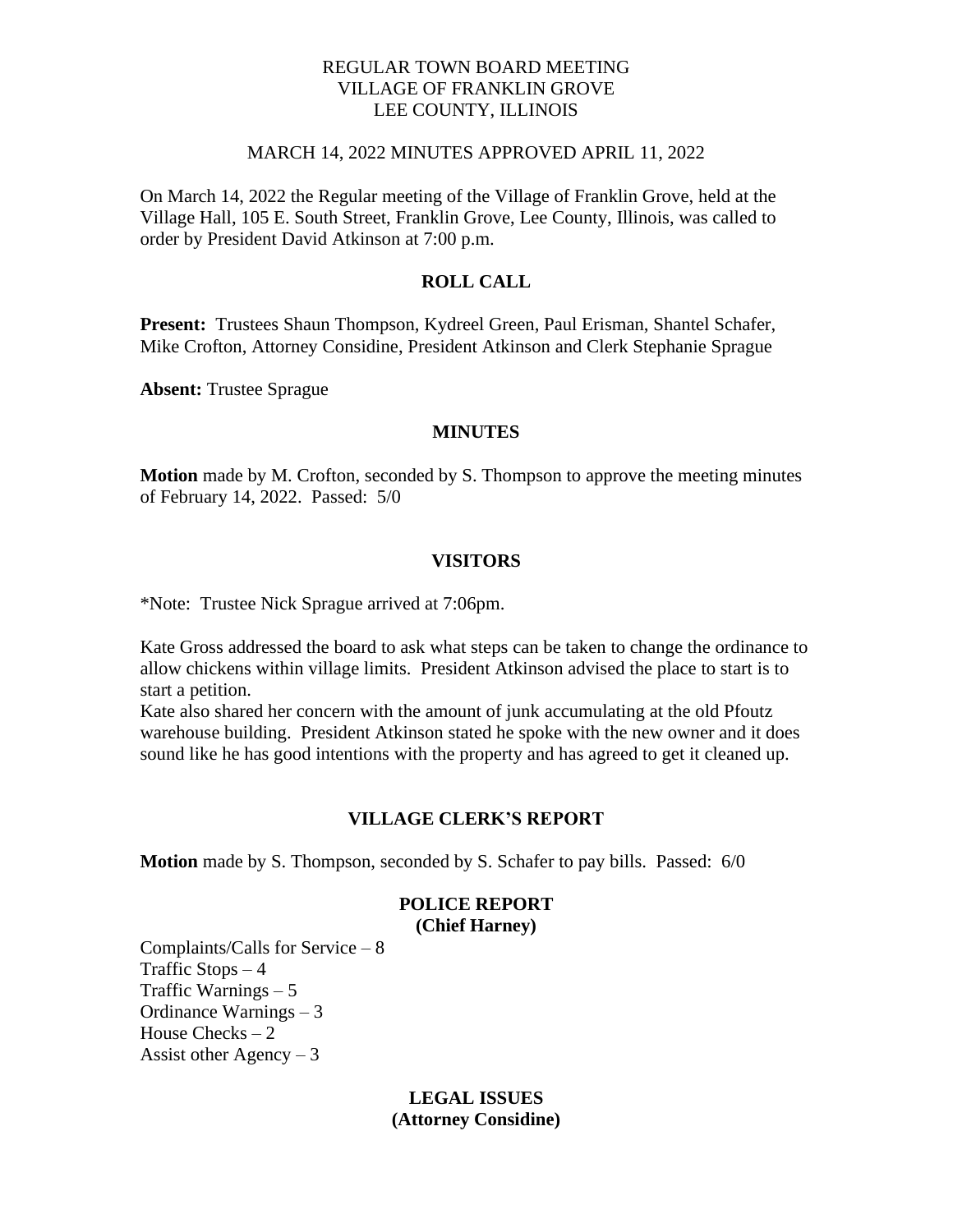Attorney Considine advised the board of two ordinance violations that have been served. One has been paid in full (Koening) and the other has an arrest warrant (Wetch). Chief Harney asked if there has been any progress on the Bruce Currier property and Attorney Considine advised she passed the contact info on.

#### **GENERAL ISSUES**

Town wide clean up day will be April 30<sup>th</sup> from 8:00 am to Noon. Trustee Thompson will get 3 dumpsters ordered.

## C**OMMITTEE REPORTS**

## **STREETS & ALLEYS**

(N. Sprague Chairman)

Trustee Sprague advised the board the bid letting came in around \$12,000 higher than the engineer projected.

**Motion** made by M. Crofton, seconded by N. Sprague to accept the patching and seal coat bids from Helm Civil. Passed: 6/0

## **WATER & SEWER**

(M. Crofton Chairman)

Trustee Crofton informed the board Dan is working on the drying beds, changing the sand.

## **COMMUNITY DEVELOPMENT**

(S. Schafer Chairman)

Trustee Schafer stated John Nicholson asked her to follow up with the properties he previously brought up to the board to get an update:

- Cowboy Steve's old property is currently being worked on
- President Atkinson spoke to the new owner of the old Pfoutz warehouse
- Trustee Erisman stated they are moving stuff out of Bob Schwarz property
- President Atkinson will talk to Bob Logan

Trustee Schafer informed the board she has been looking into plats for the village beautification project for stop signs. She is looking into Tiger Lilys or something along those lines that maintains itself. She received a quote from Merlins for \$1,000 for soil and plants.

**Motion** made by M. Crofton, seconded by K. Green to spend \$1,000 on the stop sign beautification project. Passed: 6/0

Trustee Schafer inquired about LED lights for stop signs/speed limit signs. President Atkinson thought they would be too much of a nuisance for the residents that live by the signs.

Trustee Schafer asked about getting new trash can lids or having kids/art class paint our existing lids. President Atkinson recommended she look into getting new ones. Trustee Schafer asked if we could keep spare flags on hand rather than flying tattered flags.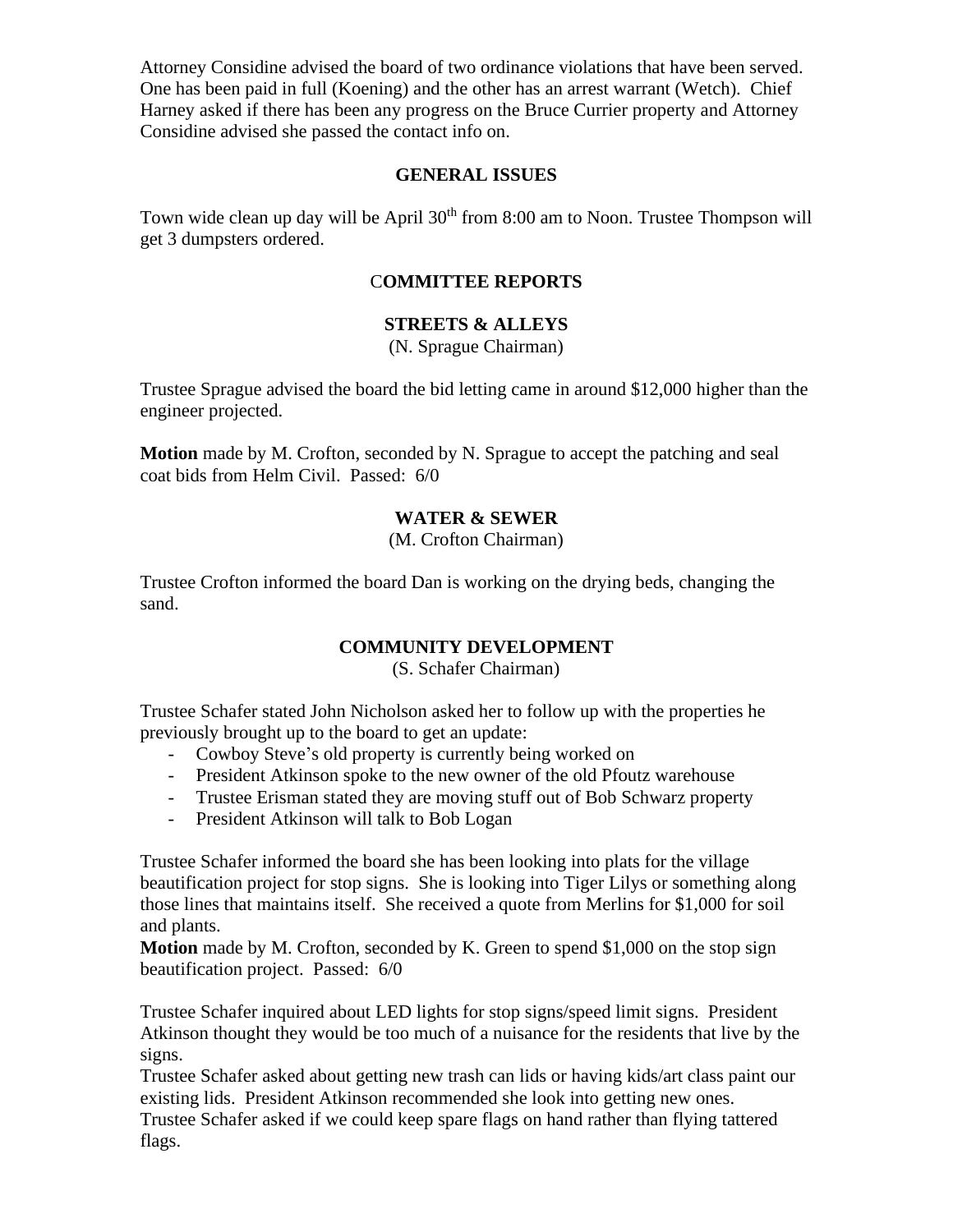Trustee Schafer asked about getting the armed forces flags we purchased put up at Flat Iron Park. President Atkinson told her to get with the employees to have them put up. Trustee Schafer stated there is lack of volunteers for the Harvest Fest, the Harvest Fest is part of the Historical Society and various groups will be responsible for their activities. Trustee Schafer asked about the possibility of getting the weight room open for something geared towards teens. President Atkinson was concerned with the liability with the free weights.

### **PROPERTIES**

(P. Erisman Chairman)

Trustee Erisman stated the new street light bulbs are in and waiting for warmer weather to be installed.

Village employees had an estimate for a plow for \$11,000. President Atkinson asked Trustee Erisman to look at more option.

Trustee Erisman got a new door for the well house and the guys will install. He will also be looking to get a window put in to the clerk's office where the old air conditioner unit was removed.

## **FINANCE AND INSURANCE COMMITTEE**

(S. Thompson Chairman)

Trustee Thompson stated he will order three dumpsters for the village clean up day. He stated the alleys need drug.

### **TOURISM**

### (K. Green Chairman)

Trustee Green informed the board a back-up generator for village hall and warning siren would be \$11,000 (which is less than battery back-up).

**Motion** made by P. Erisman, seconded by S. Thompson to approve for \$11,000 ARPA funds be used to purchase back-up generator for village hall and warning siren. Passed: 6/0

## **HISTORIC PRESERVATION/EARLY WARNING**

None

Marilyn Spangler asked who to talk to about burning the grass at the property we acquired from Friends of the Prairie. President Atkinson stated he will approach the fire department.

Marilyn stated the Easter Egg Hunt will be Saturday April  $6<sup>th</sup>$  at the football field, if bad weather it will be at the elementary school gym.

Marilyn informed the board the care show will be Saturday May  $7<sup>th</sup>$  from 8-3 and she will give barricade locations to the employees.

Marilyn asked about the threshold at the women's club shelter. Trustee Erisman stated it has been ordered.

Marilyn informed the board the Harvest Fest events are the Big Rig show and Chaplain event will be Aug 6, Park Board movie night Friday Aug  $5<sup>th</sup>$ , Saturday Duck Derby, Rooney's will be having outdoor bands two weekends, Rummage Sales all weekend.

Trustee Erisman stated they are looking into possibly doing tractor rides.